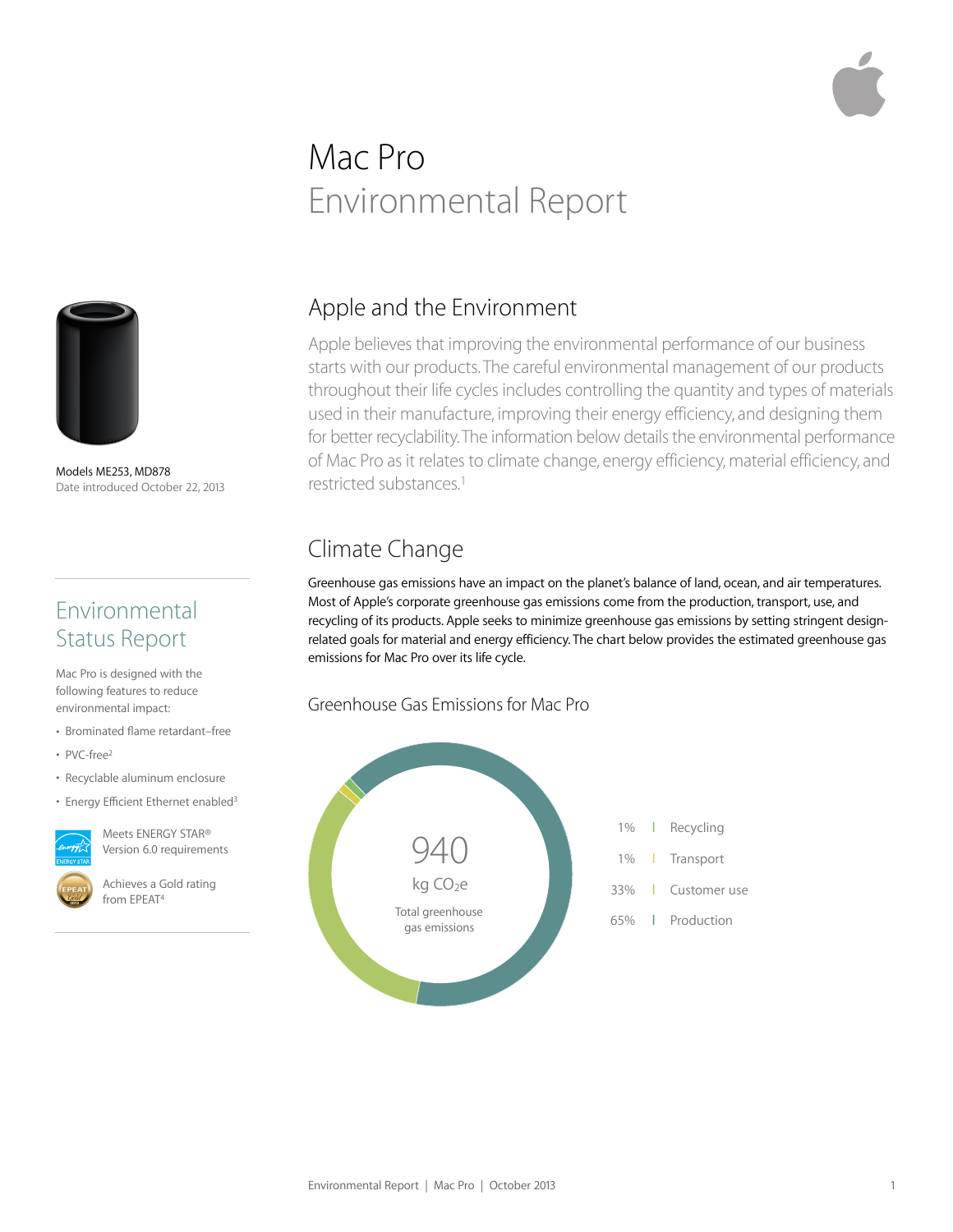# Energy Efficiency

Because one of the largest portions of product-related greenhouse gas emissions results from actual use, energy efficiency is a key part of each product's design. Apple products use power-efficient components and software that can intelligently power them down during periods of inactivity. The result is that Mac Pro is energy efficient right out of the box.

Mac Pro outperforms the stringent requirements of the ENERGY STAR Program Requirements for Computers Version 6.0, utilizing less than half the allowable energy limit. In addition, Mac Pro consumes 68 percent less power in idle mode than the previous-generation Mac Pro.<sup>5</sup> The following table details the power consumed in different use modes.

#### Power Consumption for Mac Pro

| Mode                    | 100V  | 115V  | 230V  |
|-------------------------|-------|-------|-------|
| Off                     | 0.25W | 0.26W | 0.37W |
| Sleep                   | 2.80W | 2.83W | 2.93W |
| Idle                    | 43W   | 43W   | 42W   |
| Power supply efficiency | 90.0% | 90.0% | 90.0% |

# Material Efficiency

Apple's ultracompact product and packaging designs lead the industry in material efficiency. Reducing the material footprint of a product helps maximize shipping efficiency. It also helps reduce energy consumed during production as well as material waste generated at the end of the product's life. The enclosure and thermal core of Mac Pro is made of aluminum and copper, materials that are highly desired by recyclers. The chart below details the materials used in this model.

#### Material Use for Mac Pro



#### **Continuous improvement of Mac Pro**

Mac Pro is extremely material efficient, consuming 74 percent less aluminum and steel compared with the previousgeneration Mac Pro.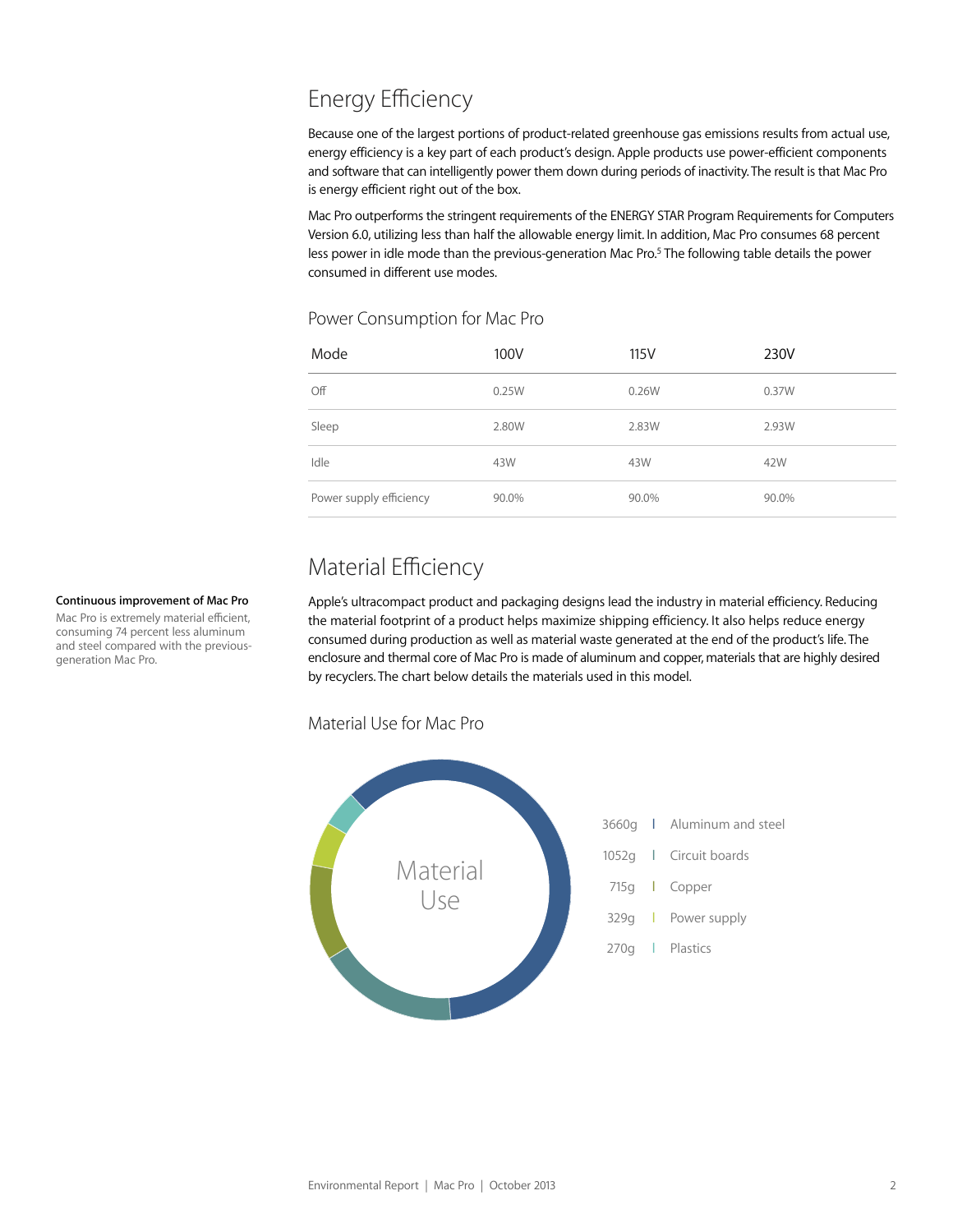

Mac Pro retail packaging consumes 82 percent less volume and weighs 84 percent less than that of the previous-generation Mac Pro, allowing three times more units to fit in an airline shipping container.

# Packaging

The packaging for Mac Pro uses corrugated cardboard made with a minimum of 33 percent postconsumer recycled content. In addition, its packaging is extremely material efficient, consuming 82 percent less volume than the previous-generation Mac Pro. The following table details the materials used in its packaging.

#### Packaging Breakdown for Mac Pro (U.S. Configurations)

| Material                      | Retail box | Retail and shipping box |
|-------------------------------|------------|-------------------------|
| Paper (corrugate, paperboard) | 420g       | 970q                    |
| Molded fiber                  |            | 160q                    |
| Expanded polystyrene          | 124q       | 124q                    |
| Other plastics                | 21g        | 21g                     |

# Restricted Substances

Apple has long taken a leadership role in restricting harmful substances from its products and packaging. As part of this strategy, all Apple products comply with the strict European Directive on the Restriction of the Use of Certain Hazardous Substances in Electrical and Electronic Equipment, also known as the RoHS Directive. Examples of materials restricted by RoHS include lead, mercury, cadmium, hexavalent chromium, and the brominated flame retardants (BFRs) PBB and PBDE. Mac Pro goes even further than the requirements of the RoHS Directive by incorporating the following more aggressive restrictions:

- BFR-free
- PVC-free internal cables
- PVC-free AC power cord available in all regions except India and South Korea



# Recycling

Through ultra-efficient design and the use of highly recyclable materials, Apple has minimized material waste at the product's end of life. In addition, Apple offers and participates in various product take-back and recycling programs in 95 percent of the regions where Apple products are sold. All products are processed in the country or region in which they are collected. For more information on how to take advantage of these programs, visit [www.apple.com/recycling](http://www.apple.com/recycling).